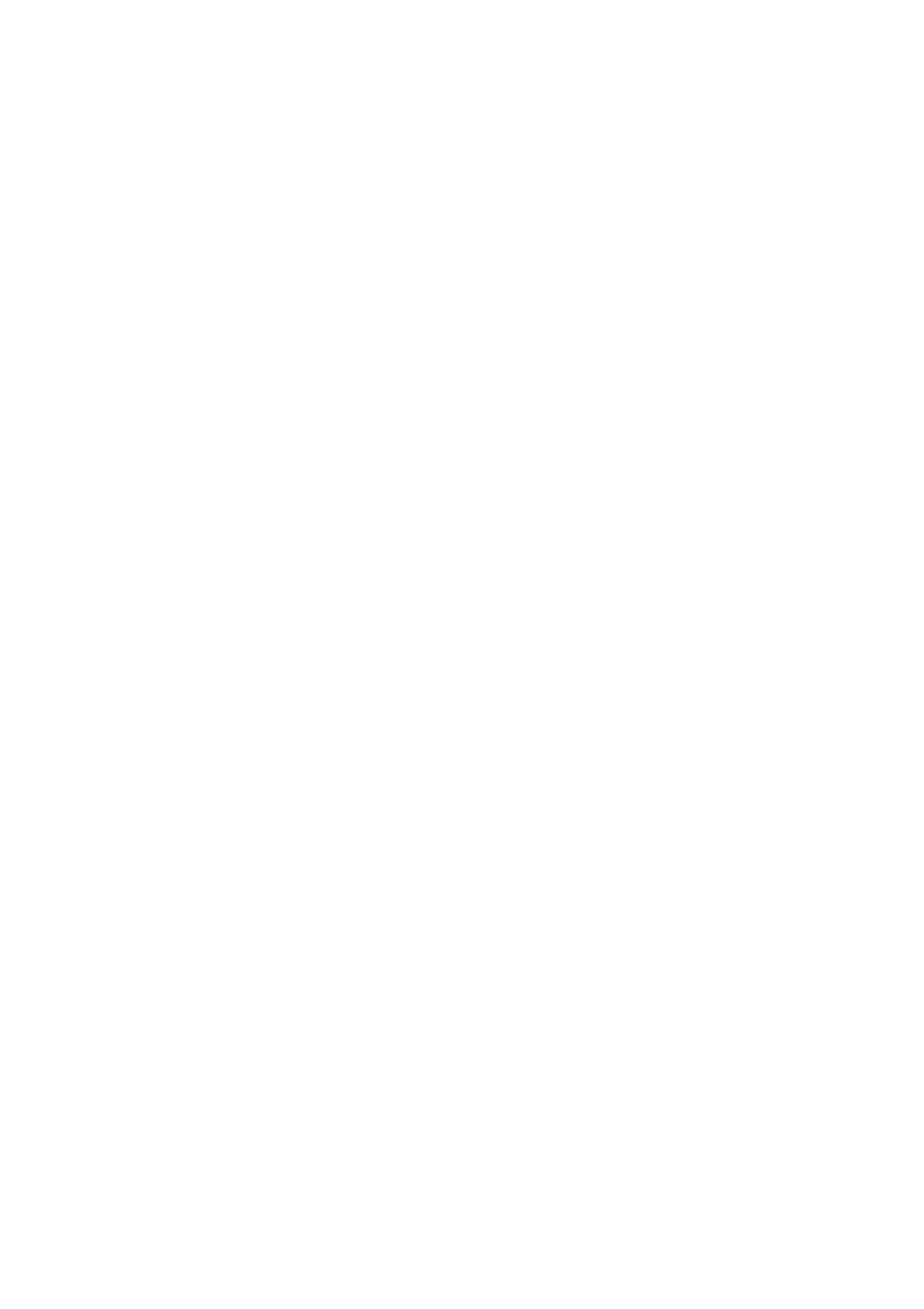**CATALOGUE for the The British Charollais Sheep Society A Registered Charity**

# **SHREWSBURY**

# **THURSDAY 30TH JULY 2020**

**(Under the auspices of the British Charollais Sheep Society Ltd)**



# **Comprising 22 HEAD**

**10 Shearling Rams 12 Ram Lambs**



## **SALE at 2.00pm**

**To be held at Shrewsbury Livestock Auction Shrewsbury, Shropshire, SY4 3DR Phone: 01743 462 620 Email: JonnyD@hallsgb.com Auctioneer: Jonny Dymond**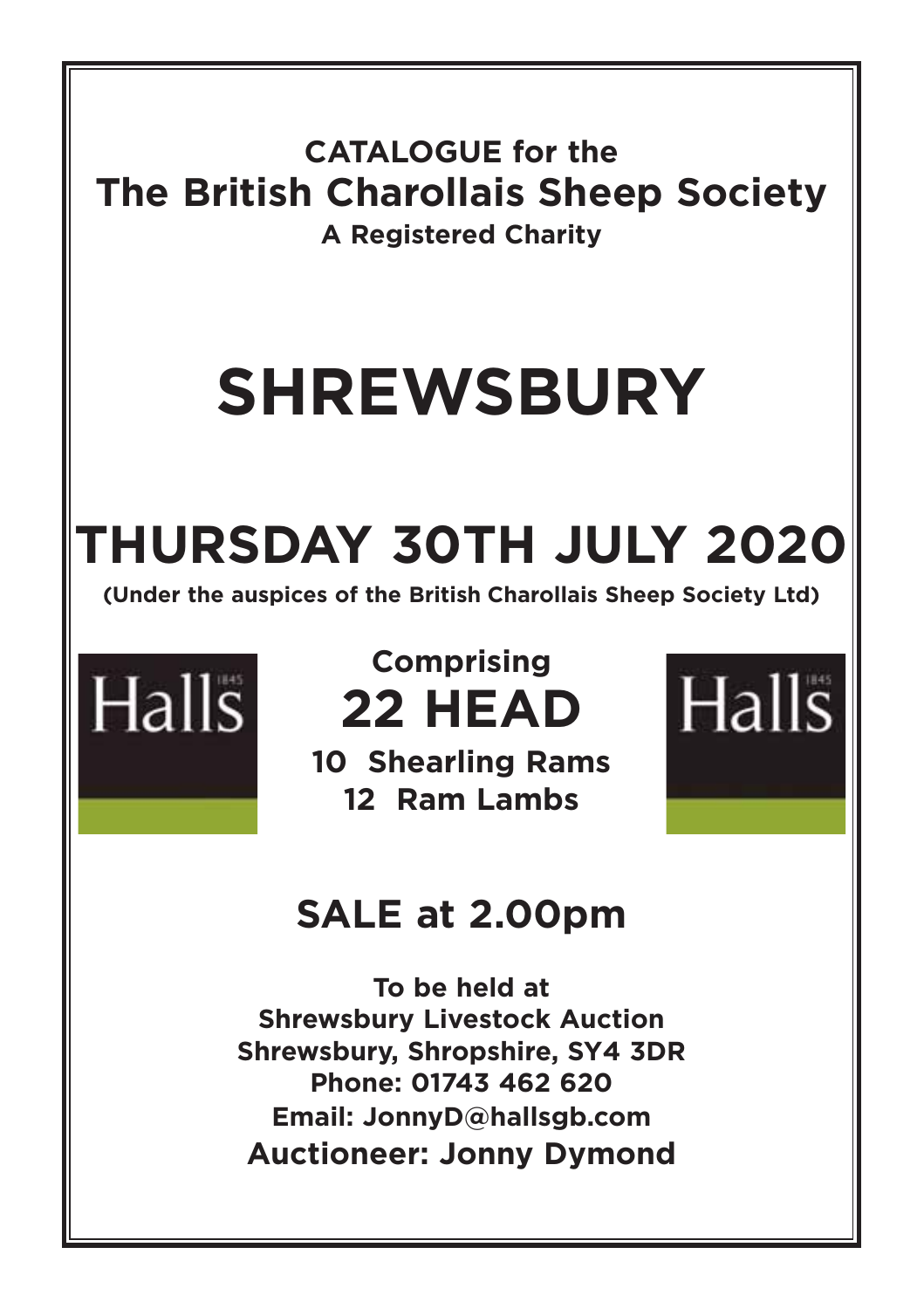## *Signet Performance Recording New Charollais Benchmark for 2020*

*Rebasing -* EBVs and indexes have been rebased and are expressed relative to the average animal in 2010.

*Weight Adjusted Traits -* Please note that all traits marked \* are now weight adjusted. This means that EBVs are a better prediction of carcase composition at a fixed weight. Example A ram with a muscle depth EBV of +2mm is estimated to produce lambs with loin depths 1mm deeper at a fixed weight than a ram with an EBV of 0.

|                                      | 5%      | 10%     | <b>Bottom Bottom Bottom</b><br>25% | Avg     | Top<br>25% | $\overline{\text{Top}}$<br>10% | Top<br>5% |
|--------------------------------------|---------|---------|------------------------------------|---------|------------|--------------------------------|-----------|
| <b>Maternal Ability</b><br>EBV (kg)  | $-0.64$ | $-0.40$ | $-0.01$                            | 0.43    | 0.87       | 1.26                           | 1.50      |
| Litter Size Born<br>EBV (%)          | $-0.08$ | $-0.06$ | $-0.03$                            | 0.00    | 0.03       | 0.06                           | 0.08      |
| Eight Week Weight<br>EBV (kg)        | $-0.58$ | $-0.20$ | 0.43                               | 1.13    | 1.83       | 2.46                           | 2.84      |
| Scan Weight EBV<br>(kg)              | $-1.55$ | $-0.56$ | 1.11                               | 2.97    | 4.83       | 6.50                           | 7.49      |
| Muscle Depth EBV<br>(mm)             | $-0.78$ | $-0.43$ | 0.15                               | 0.80    | 1.45       | 2.03                           | 2.38      |
| Fat Depth EBV<br>(mm)                | $-0.74$ | $-0.60$ | $-0.35$                            | $-0.07$ | 0.21       | 0.46                           | 0.60      |
| Lean Weight EBV<br>(kg)              | $-0.22$ | $-0.13$ | 0.04                               | 0.22    | 0.40       | 0.57                           | 0.66      |
| Fat Weight EBV<br>(kg)               | $-0.67$ | $-0.55$ | $-0.36$                            | $-0.14$ | 0.08       | 0.27                           | 0.39      |
| <b>Gigot Muscularity</b><br>EBV (mm) | $-2.70$ | $-2.08$ | $-1.05$                            | 0.10    | 1.25       | 2.28                           | 2.90      |
| Maternal Index                       | 56      | 79      | 119                                | 162     | 206        | 245                            | 269       |
| <b>Terminal Sire</b><br><b>Index</b> | 68      | 93      | 135                                | 182     | 229        | 271                            | 296       |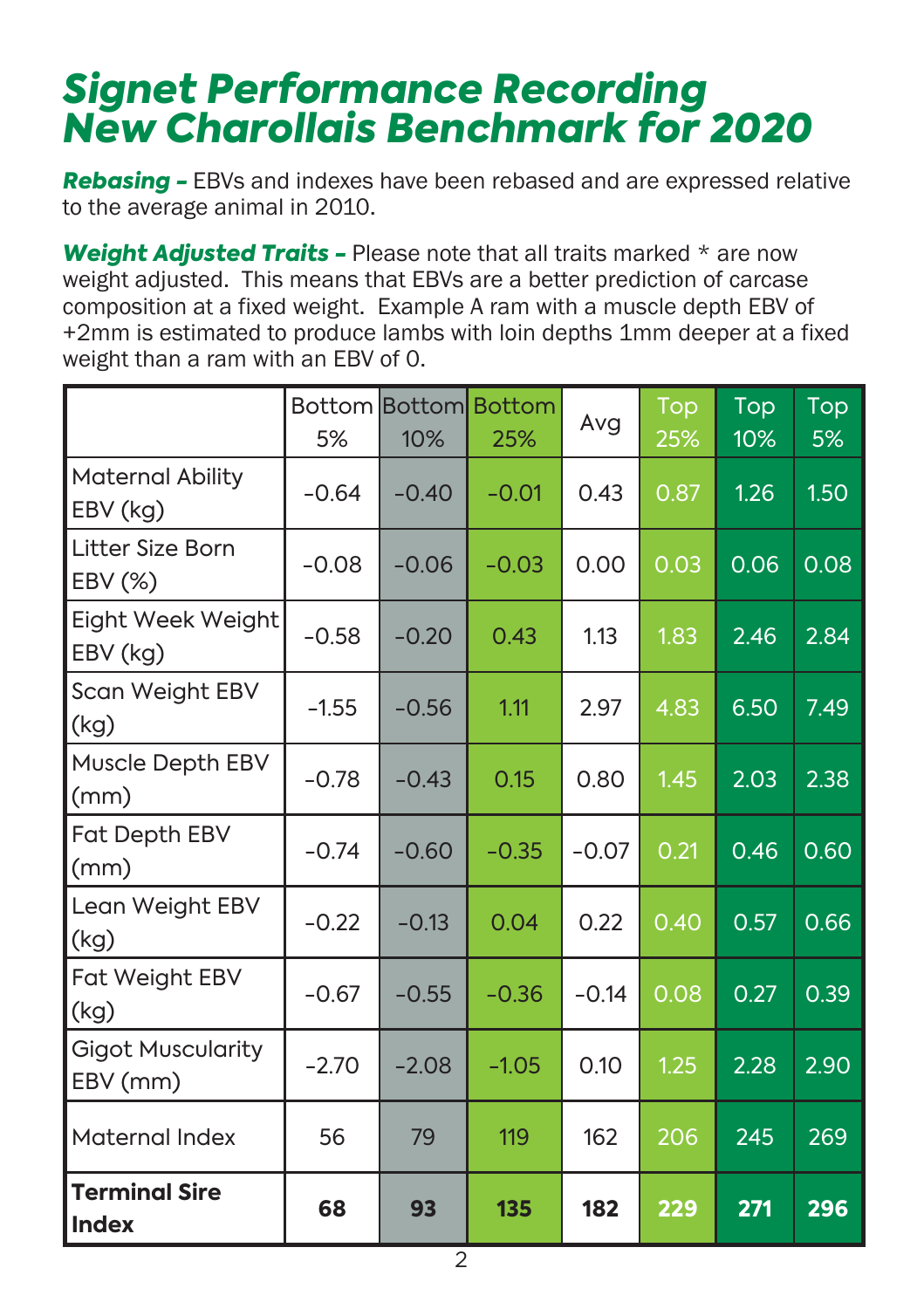# *General Information & Sale Notes*

ARRIVAL All sheep must arrive in the market not later than 10.30am on the day of the sale.

IDENTIFICATION All sheep must have been identified with their individual BCSS number and have their UK Tag Number.

BIOSECURITY Intending purchasers are requested to have livestock vehicles cleansed and disinfected.

LICENCES Vendors are responsible for obtaining their movement licences prior to the sale. The Market Holding Number is 135 280 8001

MAEDI VISNA All vendors must ensure that a fully completed MV certificate accompanies their sheep to the sale.

METHOD OF SALE All sheep will be sold in quineas.

CONDITIONS OF SALE All sheep will be sold subject to the Conditions of Sale of the British Charollais Sheep Society and to the Auctioneer's General Conditions of Sale, which are available in the Auctioneer's office.

PEDIGREE CERTIFICATES Pedigree certificates relating to the sale will be available from the Auctioneer's office on the day of the sale. See note below with regard to Notified Males.

PEDIGREE STATUS FOR MALES Would purchasers please note that there are two different status of registration for Charollais rams, Full Pedigree and Birth Notified. All full pedigree rams are marked as such in the catalogue and have been upgraded by the breeder, all other rams have notified status only. No pedigree certificates are issued for notified rams and these rams are not eligible for use within a pedigree flock until they are upgraded to full pedigree status. If full pedigree status is required then a fee of £20.00 plus VAT is payable to the Society.

SCRAPIE GENOTYPE RESULTS The Scrapie Genotype results listed in this catalogue are guaranteed to be correct by the person whose name appears as the Vendor in the catalogue. Whilst the Society will make all possible effort to provide purchasers with the correct information, they can in no way be held responsible for any error or ommission of information. VENDORS ARE RESPONSIBLE FOR PASSING THE GENOTYPE CERTIFICATES FOR THEIR SHEEP ON TO THE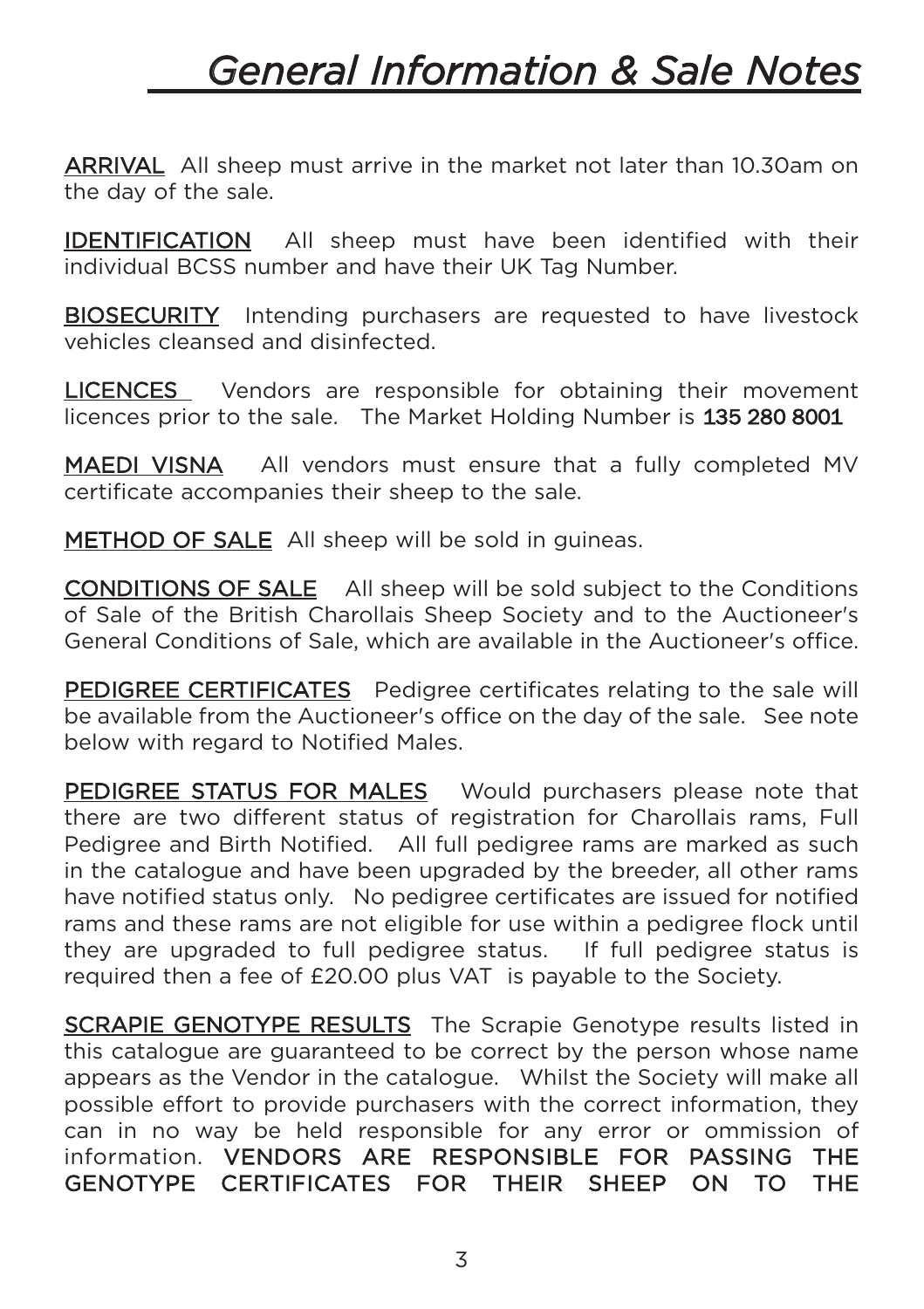# **INDEX TO CONSIGNORS**

**\*** All these flocks have performance figures

|                                                                                               |            |         | Shearlings Ram Lambs |
|-----------------------------------------------------------------------------------------------|------------|---------|----------------------|
| $\ast$<br><b>CROWTHER, C</b><br>Moat Cottage, Chirbury, Montgomery<br>Tel: 01938 561437       | <b>YBZ</b> | $4 - 5$ |                      |
| <b>EVANS, ESMOR</b><br>Monfa, Gwernaffield Road, Mold<br>tel: 01352 752919                    | <b>WLS</b> |         |                      |
| <b>JAMES, PAUL</b><br>The Cleeve, Station Rd, Ditton Priors, Bridgenorth<br>Tel: 01746 712643 | <b>WLV</b> |         | $19 - 22$            |
| <b>LEA, MRS L</b><br>Blore Heath Farm, Hales, Market Drayton<br>Tel: 07967216999              | <b>XHM</b> | $1 - 3$ | $16 - 18$            |
| ж<br>PINK, GRANT                                                                              | VAA        |         |                      |
| Woodlands Farm, Bicton Lane, Bicton<br>Tel: 01743 850275                                      |            |         | 11 - 15              |

## **NOTES TO PURCHASERS**

- **• Prospective purchasers MUST observe social distancing in accordance with Government guidelines at ALL times.**
	- **• ONLY purchasers to attend the market**
- **• No over 70s, under 16s or pregnant ladies are to attend the market.**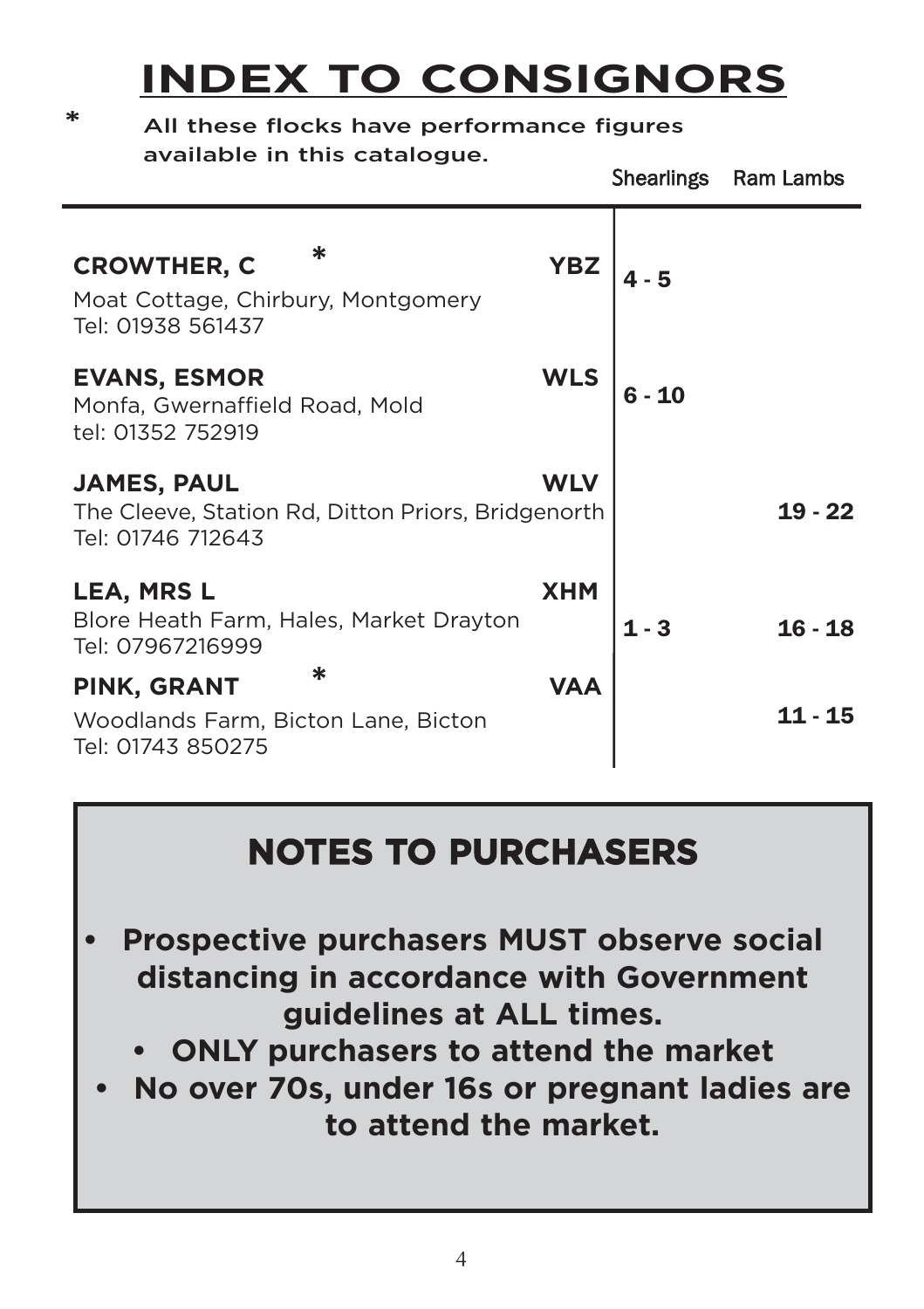## **Shearling Rams**

#### **MRS L LEA (POLBAR)** LOT 1 POLBAR 19XHM00217 (UK0169836/00217)

TRIPLET 22/12/2018 Sire: Loanhead Rocky (16WNC15472) SS: Rhaeadr Orlando (14XXK01077) Dam: Artnagullion (16ZGQ02925) **DS:** Knockin Paparazzi (15XXJ00229) Fully vaccinated Heptavac P+, wormed and Crovected, All off grass.

#### LOT 2 POLBAR 19XHM00223 (UK0169836/00223)

TRIPLET 22/12/2018 Sire: Loanhead Rocky (16WNC15472) SS: Rhaeadr Orlando (14XXK01077) Dam: Banwy (13XXS00347) DS: Aberkinsey (1YBJ0116) Fully vaccinated Heptayac P+, wormed and Crovected. All off grass.

#### LOT 3 POLBAR 19XHM00220 (UK0169836/00220)

**TWIN** 05/01/2019 Sire: Loanhead Rocky (16WNC15472) SS: Rhaeadr Orlando (14XXK01077) Dam: Castellau (15TZ01044) DS: Castellau Lord of The Manor (11TZ00252) Fully vaccinated Heptavac P+, wormed and Crovected. All off grass.

#### **MR CHRIS CROWTHER (DUDSTON)** LOT 4 DUDSTON 19YBZ00384 (UK0309784/00384)

Sire: Dudston Percy (15YBZ00211) Dam: Dudston (17YBZ00312)

**TWIN** 09/12/2018 SS: Edstaston Normandy (13TG00253) DS: Dudston Percy (15YBZ00211)

| Adj Wgt | Age          | Scan<br>Wgt | Mscle<br>Dep | $F$ at Dep | 8 Wk<br><b>EBV</b> | Scan<br>EBV    | Mscl<br>Dpt EBV | Fat Dpt<br>EBV | Gigot<br>EB\ | <b>INDEX</b><br>EB\ |
|---------|--------------|-------------|--------------|------------|--------------------|----------------|-----------------|----------------|--------------|---------------------|
| 22.30   | $\mathbf{A}$ | 48.50       | 29.90        | 5.30       | $-0.60$            | $\sim$<br>ا با | 0.90            | $-0.20$        |              | 110.87              |

#### LOT 5 DUDSTON 19YBZ00372 (UK0309784/00372)

Sire: Lowerye Rioja (16ZVY02621) **Dam:** Dudston (15YBZ00227)

TRIPI FT 07/12/2018 SS: Wedderburn Peleus (15WNY02086) DS: Edstaston Normandy (13TG00253)

| Adj Wgt | Age | Scan<br>Wgt  | Mscle<br>Dep                     | Dep<br>Fat    | 8 Wk<br><b>EBV</b> | Scan<br>EBV | Mscl<br>EBV<br>Dnt | Fat<br>Dpt<br><b>EBV</b> | Gigot<br><b>EBV</b> | <b>INDEX</b><br><b>EBV</b> |
|---------|-----|--------------|----------------------------------|---------------|--------------------|-------------|--------------------|--------------------------|---------------------|----------------------------|
| 21.30   | 143 | $\sim$<br>ບບ | $^{\prime}$ .20<br>$\sim$<br>، ے | $\sim$<br>$-$ | 0.95               | 2.39        | $-0.06$            | 0.40                     | 76<br>.             | 170.91                     |

#### **MR D ESMOR EVANS (MAERDY)** LOT 6 MAERDY 19WLS02386 (UK0706352/02386)

Sire: Rhaeadr Superstar (17XXK01587) **Dam: Maerdy (16WLS01400)** 

SS: Knockin Pucker Up (15XXJ00232) DS: Rhaeadr Minder (12XXK00357)

#### LOT 7 MAERDY 19WLS02387 (UK0706352/02387)

Sire: Rhaeadr Superstar (17XXK01587) Dam: Maerdy (16WLS01400)

01/05/2019 TRIPI FT SS: Knockin Pucker Up (15XXJ00232) DS: Rhaeadr Minder (12XXK00357)

TRIPLET 01/05/2019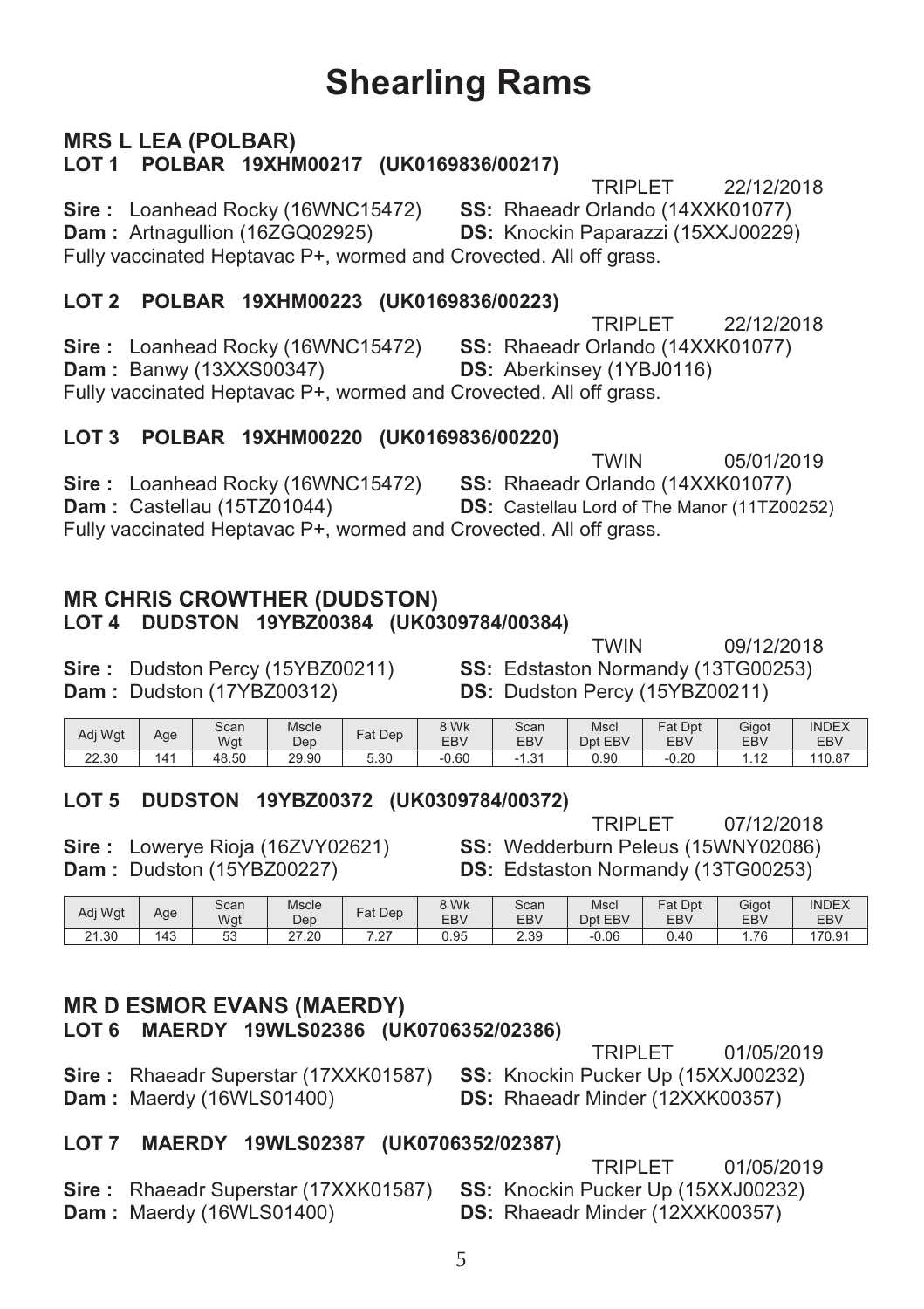#### LOT 8 MAERDY 19WLS02427 (UK0706352/02427)

TRIPI FT 01/05/2019 Sire: Rhaeadr Superman (17XXK01575) SS: Knockin Pucker Up (15XXJ00232) Dam: Maerdy (15WLS01047) DS: Rhaeadr Lord Jim (11XXK00222)

#### LOT 9 MAERDY 19WLS02432 (UK0706352/02432)

**TWIN** 02/05/2019 Sire: Rhaeadr Superman (17XXK01575) SS: Knockin Pucker Up (15XXJ00232) Dam: Maerdy (14WLS00749) DS: Rhaeadr Nadal (13XXK00841)

LOT 10 MAERDY 19WLS02433 (UK0706352/02433)

**TWIN** 02/05/2019 Sire: Rhaeadr Superman (17XXK01575) SS: Knockin Pucker Up (15XXJ00232) Dam: Maerdy (14WLS00749) DS: Rhaeadr Nadal (13XXK00841)

### **Ram Lambs**

#### **MR GRANT PINK (BICTON)** LOT 11 BICTON 20VAA00645 (UK0303184/00645)

Sire: Hollylodge Supreme (17XWZ00370) SS: Rhaeadr Prospect (15XXK01129) Dam: Rockvilla (16VV02127) DS: Logie Durno Lotus (11ZNN02253)

| Adj Wgt | Age        | Scan<br>Wgt | <b>Mscle</b><br>Dep              | Fat Dep | 8 Wk<br>EB\ | Scan<br>EB <sub>V</sub> | Mscl<br><b>EBV</b><br>Dpt | Fat<br>Dpt<br>EBV | Gigot<br><b>EBV</b> | <b>INDEX</b><br>EBV |
|---------|------------|-------------|----------------------------------|---------|-------------|-------------------------|---------------------------|-------------------|---------------------|---------------------|
| つら<br>∠ | 170<br>ں ، | 81.40       | $\overline{\phantom{a}}$<br>39.7 | 6.63    | 2.44        | υ. ι                    | 0.94                      | 0.02              | $-0.35$             | 242.29              |

#### LOT 12 BICTON 20VAA00646 (UK0303184/00646)

**TWIN** 06/12/2019 Sire: Hollylodge Supreme (17XWZ00370) SS: Rhaeadr Prospect (15XXK01129) Dam: Rockvilla (16VV02127) DS: Logie Durno Lotus (11ZNN02253)

| Adi Wat | Age                   | Scan<br>Wgt             | Mscle<br>Dep | Fat Dep                   | 8 Wk<br>EB\ | Scan<br>EBV | <b>Msc</b><br>EBV<br>Dpt | $=$ at<br>Dpt<br>EBV | Gigot<br><b>EBV</b> | <b>INDEX</b><br>EBV |
|---------|-----------------------|-------------------------|--------------|---------------------------|-------------|-------------|--------------------------|----------------------|---------------------|---------------------|
| 26.50   | $\overline{z}$<br>ن ، | 31.40<br>0 <sub>A</sub> | 35.65        | $\overline{A}$<br>◡<br>J. | 2.44        | 6.63        | 0.20                     | 0.29                 | $-0.35$             | 215.59              |

#### LOT 13 BICTON 20VAA00622 (UK0303184/00622)

TRIPI FT 04/12/2019

**Sire:** Edstaston Trip Advisor (18TG00748) **SS:** Knockin Shockin' (17XXJ00376) Dam: Rockvilla (15VV01724) DS: Carriganeela (14H714007)

| Adj Wgt | Age       | Scan<br>Wgt | <b>Mscle</b><br>Dep | $=$ at<br>Dep            | 8 Wk<br>EB\ | Scan<br>EBV   | Msci<br>Dpt<br>EBV | $=$ at<br>Dpt<br><b>EBV</b> | Gigot<br><b>EBV</b> | <b>INDEX</b><br>EBV |
|---------|-----------|-------------|---------------------|--------------------------|-------------|---------------|--------------------|-----------------------------|---------------------|---------------------|
| 29      | 175<br>70 | 68.20       | 29.92               | $\sim$<br>$\sim$<br>b.33 | .68         | $\sim$<br>4.Z | 0.40               | 0.61                        | 0.97                | 204.55              |

**TWIN** 06/12/2019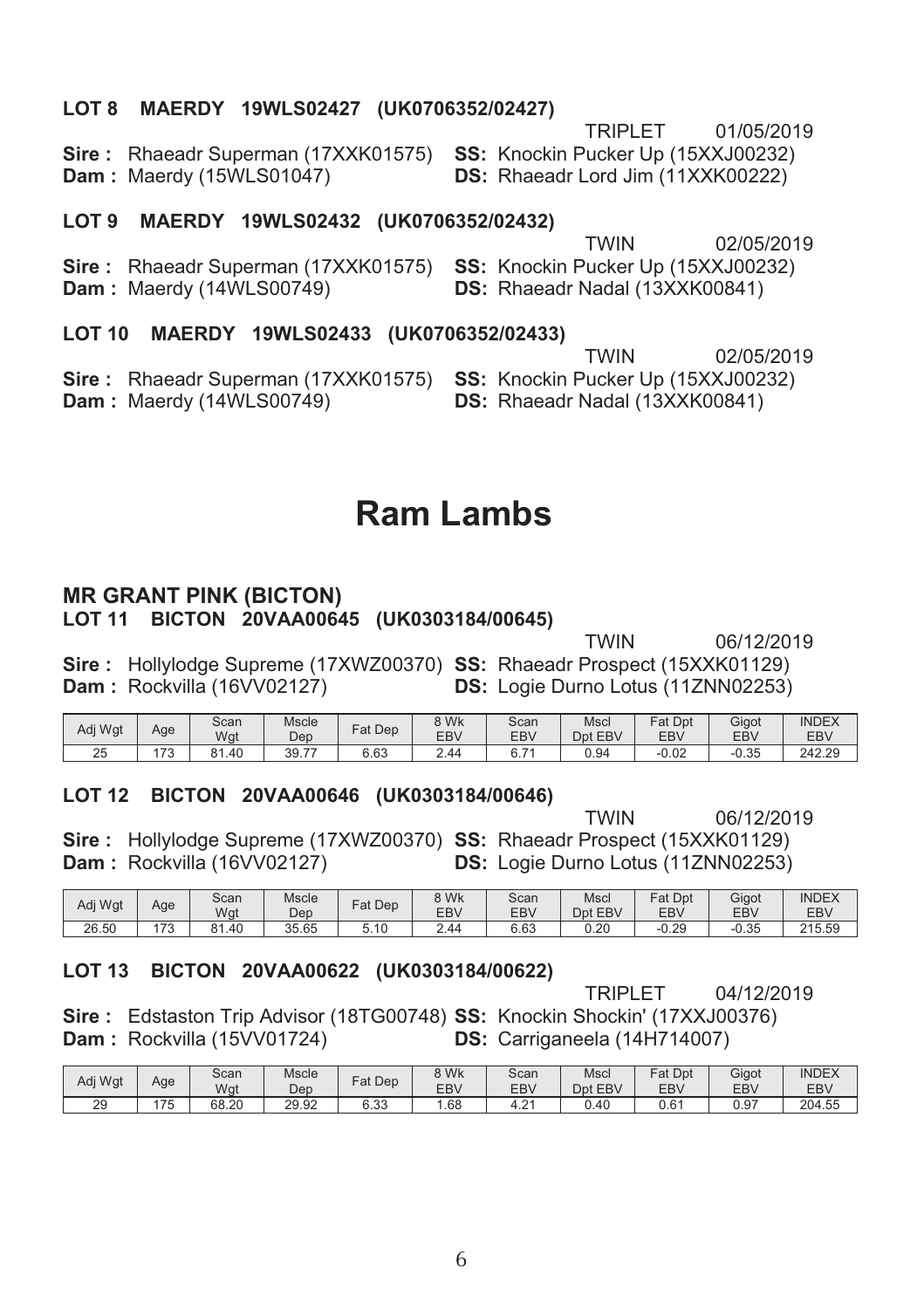#### **-**

QUAD 04/12/2019 Sire: Edstaston Trip Advisor (18TG00748) SS: Knockin Shockin' (17XXJ00376) **Dam:** Edstaston (15TG00477) **DS:** Edstaston Normandy (13TG00253)

| Adj Wgt | Age | Scan<br>Wgt | Mscle<br>Dep | Fat Dep        | 8 Wk<br><b>EBV</b> | Scan<br>EBV | <b>Msc</b><br>EBV<br>Dpt | Fat Dpt<br><b>EBV</b> | Gigot<br>EBV | <b>INDEX</b><br>EBV |
|---------|-----|-------------|--------------|----------------|--------------------|-------------|--------------------------|-----------------------|--------------|---------------------|
| 26.50   | 175 | 66.80       | 30.96        | $\sim$<br>ບ.ບບ | 0.67               | 2.01        | 0.85                     | n nn<br>U.ZZ          | 56،،         | 180.47              |

LOT 15 BICTON 20VAA00634 (UK0303184/00634) **TWIN** 05/12/2019 Sire: Edstaston Trip Advisor (18TG00748) SS: Knockin Shockin' (17XXJ00376) **Dam:** Castellau  $(17TZ01767)$  **DS:** Castellau Rockafella (16TZ01381)

| Adj Wgt | Age | Scan<br>Wat | <b>Mscle</b><br>Dep | Fat<br>Dep | 8 Wk<br><b>EBV</b> | Scan<br>EBV | <b>Msc</b><br>EBV<br>Dpt | Fat<br>Dpt<br><b>EBV</b> | Gigot<br>EBV | <b>INDEX</b><br>EBV |
|---------|-----|-------------|---------------------|------------|--------------------|-------------|--------------------------|--------------------------|--------------|---------------------|
| 30.20   | .74 | 84.60       | 34.88               | 9.50       | 70                 | 0.05        | 0.43                     | .00<br>U.ZZ              | 0.69         | 314.39              |

#### **MRS L LEA (POLBAR)** LOT 16 POLBAR 20XHM00260 (UK0169836/00260)

**TWIN** 13/12/2019 Sire: Logie Durno Samurai (17ZNN18444) SS: Wernfawr Red Bull (16XEV00947)  $\mathsf{Dam}:$  Polbar (18XHM00201)  $\qquad \qquad \mathsf{DS}:$ Loanhead Rocky (16WNC15472) Fully vaccinated Heptavac P+, wormed and Crovected. All off grass.

#### LOT 17 POLBAR 20XHM00239 (UK0169836/00239)

**TWIN** 16/12/2019 Sire: Loanhead Rocky (16WNC15472) SS: Rhaeadr Orlando (14XXK01077)  $\mathsf{Dam}:$  Polbar (17XHM00004)  $\qquad \qquad \mathsf{DS}:$ Logie Durno Officer (14ZNN09810) Fully vaccinated Heptavac P+, wormed and Crovected. All off grass.

#### LOT 18 POLBAR 20XHM00258 (UK0169836/00258)

**TWIN** 13/12/2019 Sire: Logie Durno Samurai (17ZNN18444) SS: Wernfawr Red Bull (16XEV00947)  $\mathsf{Dam}:$  Polbar (18XHM00201)  $\qquad \qquad \mathsf{DS}:$ Loanhead Rocky (16WNC15472) Fully vaccinated Heptavac P+, wormed and Crovected. All off grass.

#### **PAUL & OLIVER JAMES (DITTON)**

*LOANHEAD UNLEASHED 19WNC27421 - Unleashed was bought from Worcester Premier Sale for £3000.00, he was bought for his length and heavy fleshing with an Index figures being in the top 10%. His Sire is Cannahars Super Star who is the sire of Talisman, and his Dam was the mother of the champion shearling at the premier and Dam of Titan who sold for £2600.00 to the Knockin Flock. DALBY UMANGA 19PEO7890 - Umanga was purchased for his power and tight skin. He is the son of Edstaston Tulloch, the Dam being Dalby Legs Eleven and goes back to the famous Dalby Champagne on the female side who has produced powerful white faced lambs.* 

#### LOT 19 DITTON 20WLV00471 (UK0313667/00471)

|                                              | <b>TWIN</b>                                        | 16/12/2019 |
|----------------------------------------------|----------------------------------------------------|------------|
| <b>Sire:</b> Loanhead Unleashed (19WNC27421) | <b>SS:</b> Cannahars Super Star (17KF01001)        |            |
| <b>Dam:</b> Kirkhouse (16XNK01796)           | <b>DS:</b> Castellau Lord of The Manor (11TZ00252) |            |

 $T_{\text{MAX}}$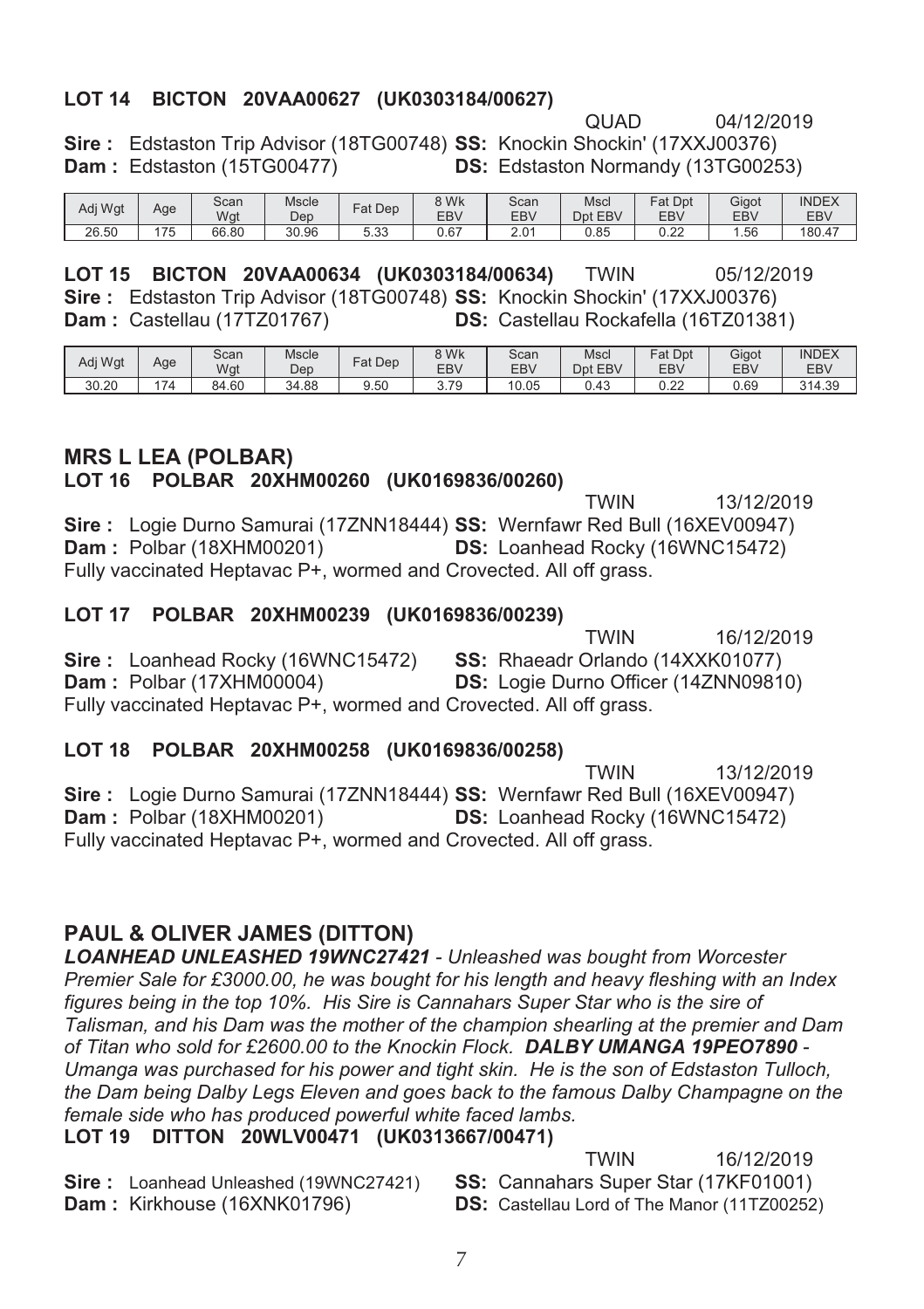#### LOT 20 DITTON 20WLV00465 (UK0313667/00465)

**TWIN** 15/12/2019

Sire: Dalby Umanga (19PE07890) **Dam: Ditton (17WLV00199)** 

SS: Edstaston Tulloch (18TG00737) DS: Rhaeadr Rolls Royce (16XXK01488)

#### LOT 21 DITTON 20WLV00478 (UK0313667/00478)

Sire: Loanhead Unleashed (19WNC27421) **Dam: Ditton (18WLV00301)** 

**TWIN** 20/12/2019

SS: Cannahars Super Star (17KF01001)

DS: Gawsworth Rum Punch (16PF01705)

#### LOT 22 DITTON 20WLV00504 (UK0313667/00504)

Sire: Loanhead Unleashed (19WNC27421)

**Dam: Ditton (17WLV00187)** 

- SINGLE 11/01/2020
- SS: Cannahars Super Star (17KF01001)
- DS: Rhaeadr Rolls Royce (16XXK01488)